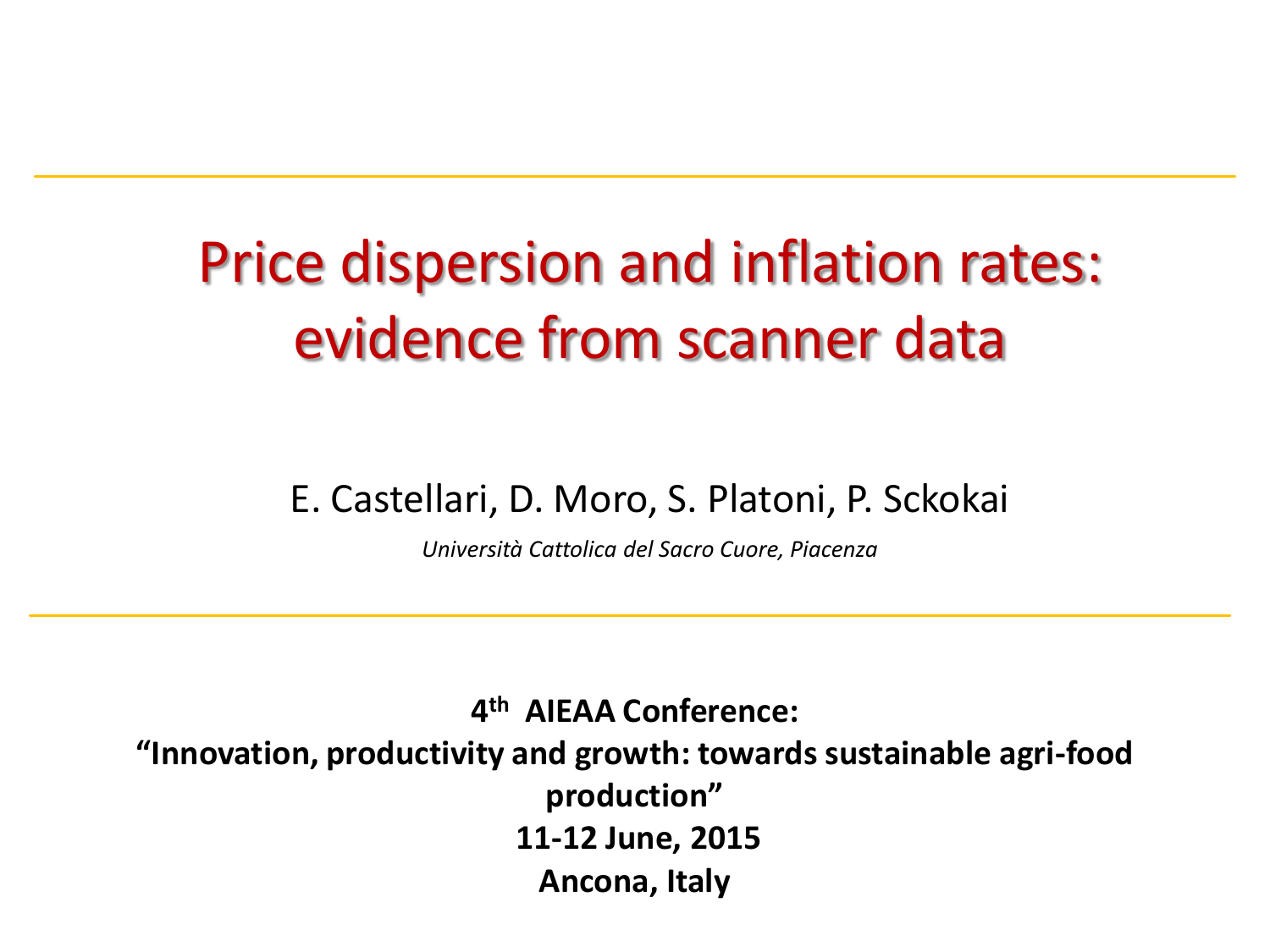Price dispersion, i.e. perfectly homogeneous products sold at different prices by different sellers, has been often observed in grocery markets as a deviation from the law of one price.

In a scenario with identical buyers and sellers and perfect information we know the Bertrand Outcome (perfectly equal prices) is the only possible Nash Equilibrium.

What can be the reasons causing Price dispersion?

**Review Methodology Model** 

**Specification Results Conclusions**

**Litterature** 

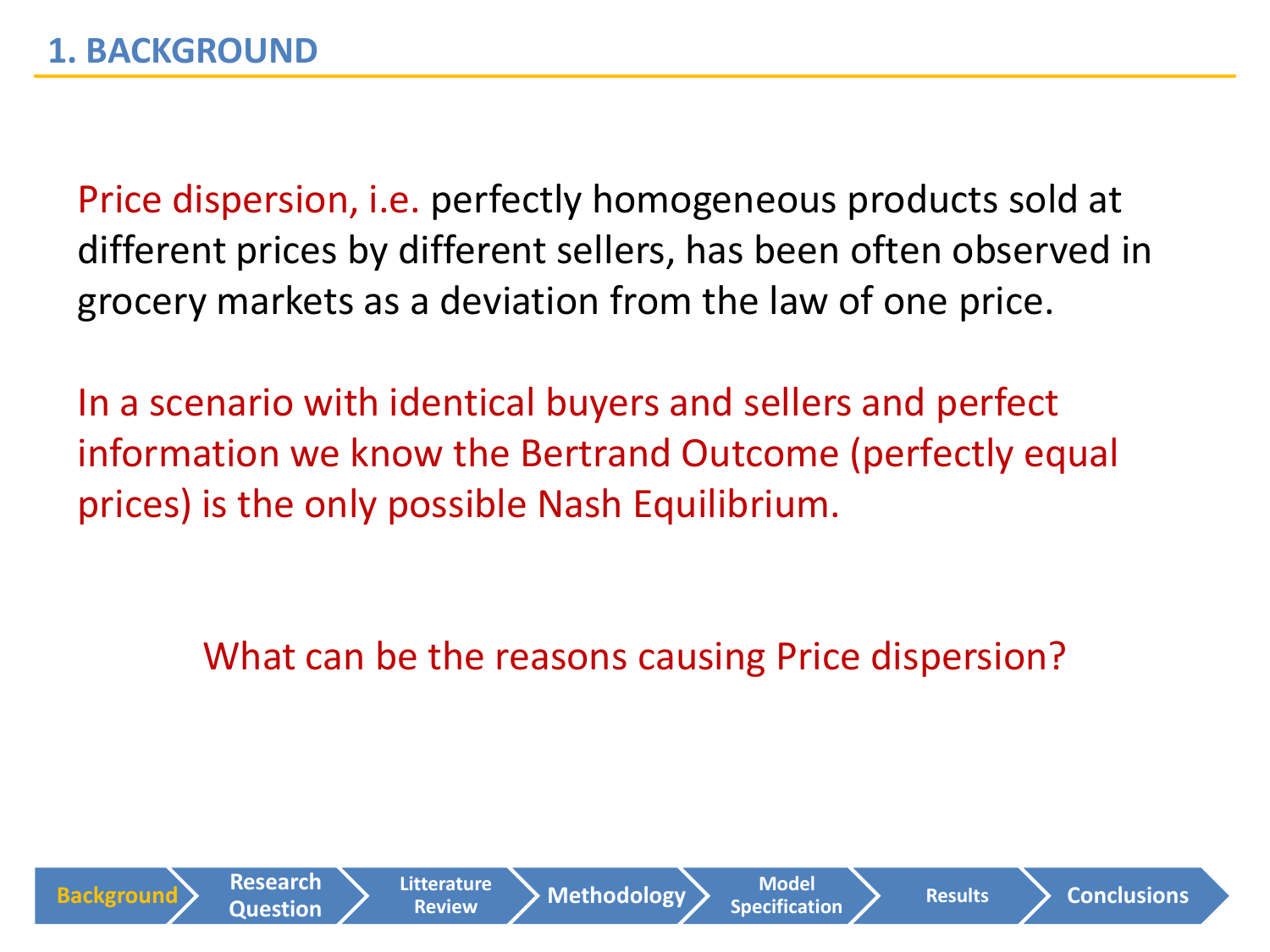## **1. BACKGROUND**

## • Imperfect Information:

firms can act as local monopolist since consumers incur in search cost to find the lower price.

# •Product differentiation:

**Question**

**Litterature** 

An identical product sold by different sellers can be perceived as differentiated due to specificity in locations (Hotelling, 1929)

# Furthermore…

Setting prices randomly seller can prevent consumers to identify stores with low-prices (Lach, 2002; Varian, 1980)

**Review Methodology Model** 

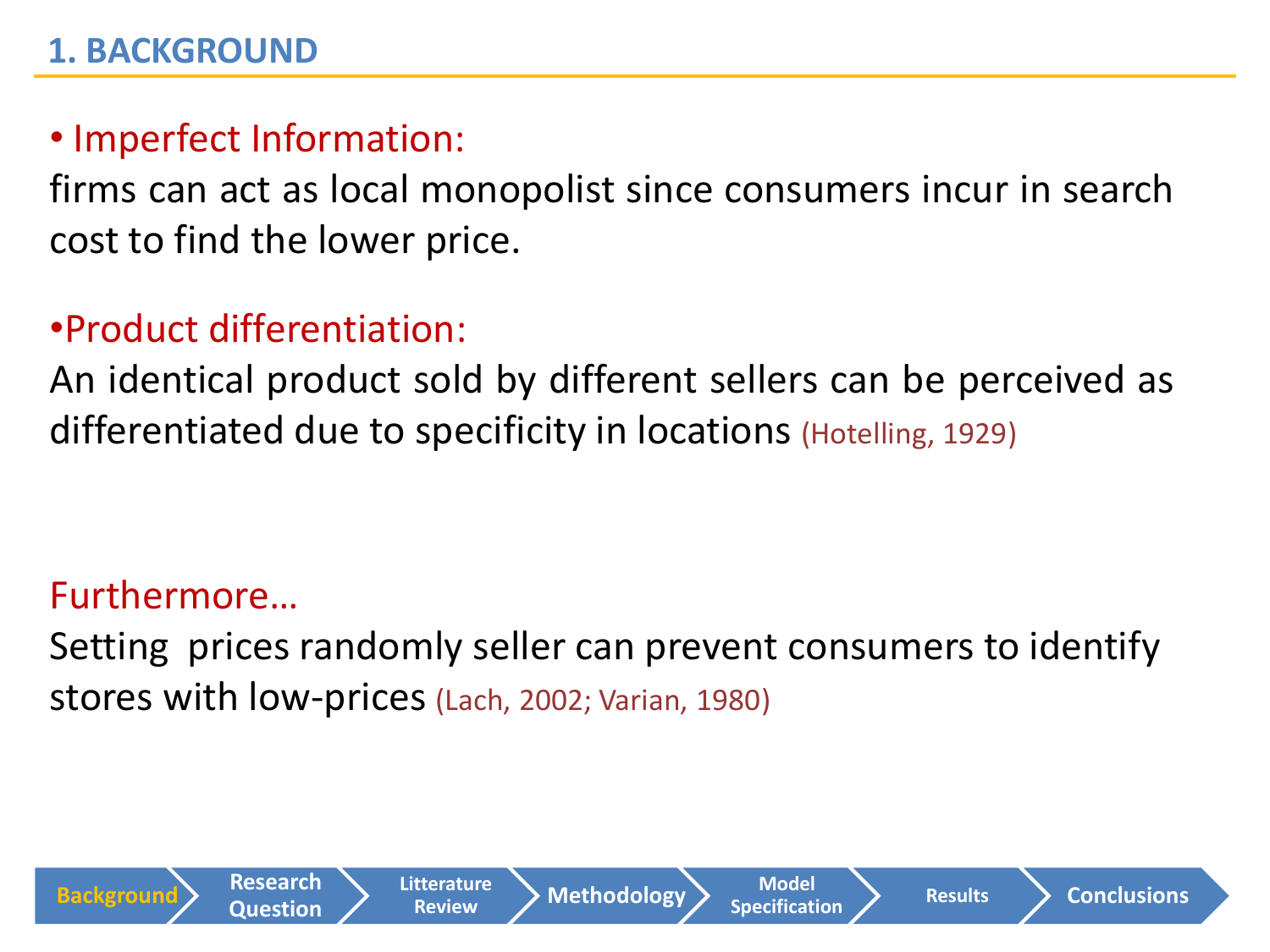- I. Does Price Dispersion of a specific good contribute to price inflation rate?
- II. Specifically, having a market with higher/lower price dispersion among the major retailer's chain can have a negative/positive impact on the average price consumers pay?

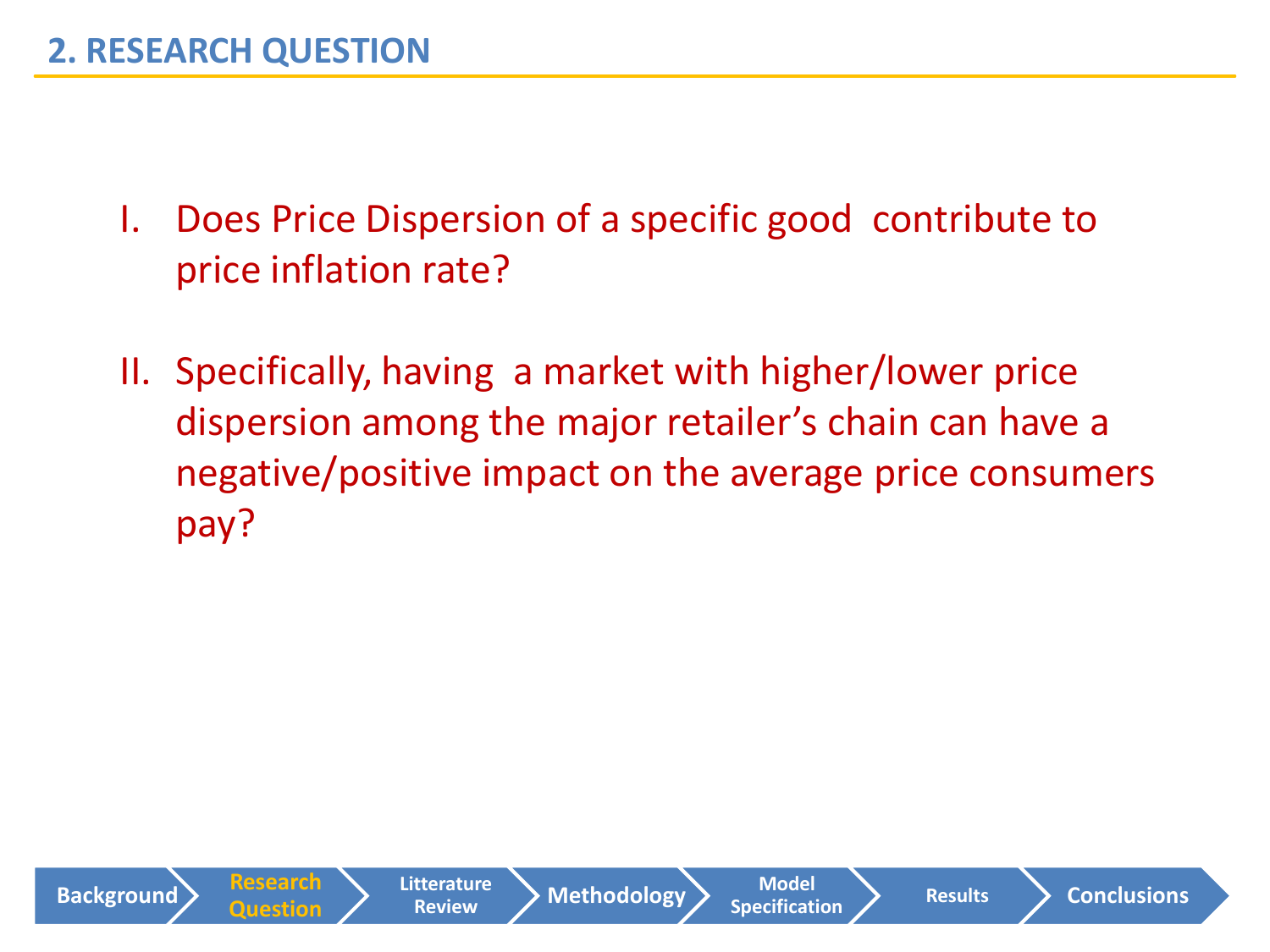## **3. LITTERATURE REVIEW**

**Background** 

**Question**

**Litterature** 

- I. Reinsdorf (1994) has found a negative relationship between price dispersion and inflation rates;
- II. Other studies have found a positive relationship (see, for example, Caglayan et al, 2008).
- III. Most of the available literature is focused on the impact of expected and unexpected general inflation (typically measured by a Consumer Price Index (CPI) or similar) on price dispersion.
- IV. Very few papers analyse the relationship between Product Specific (PS) inflation and price dispersion (one exception is Caglayan et al, 2008).

**Review Methodology Model**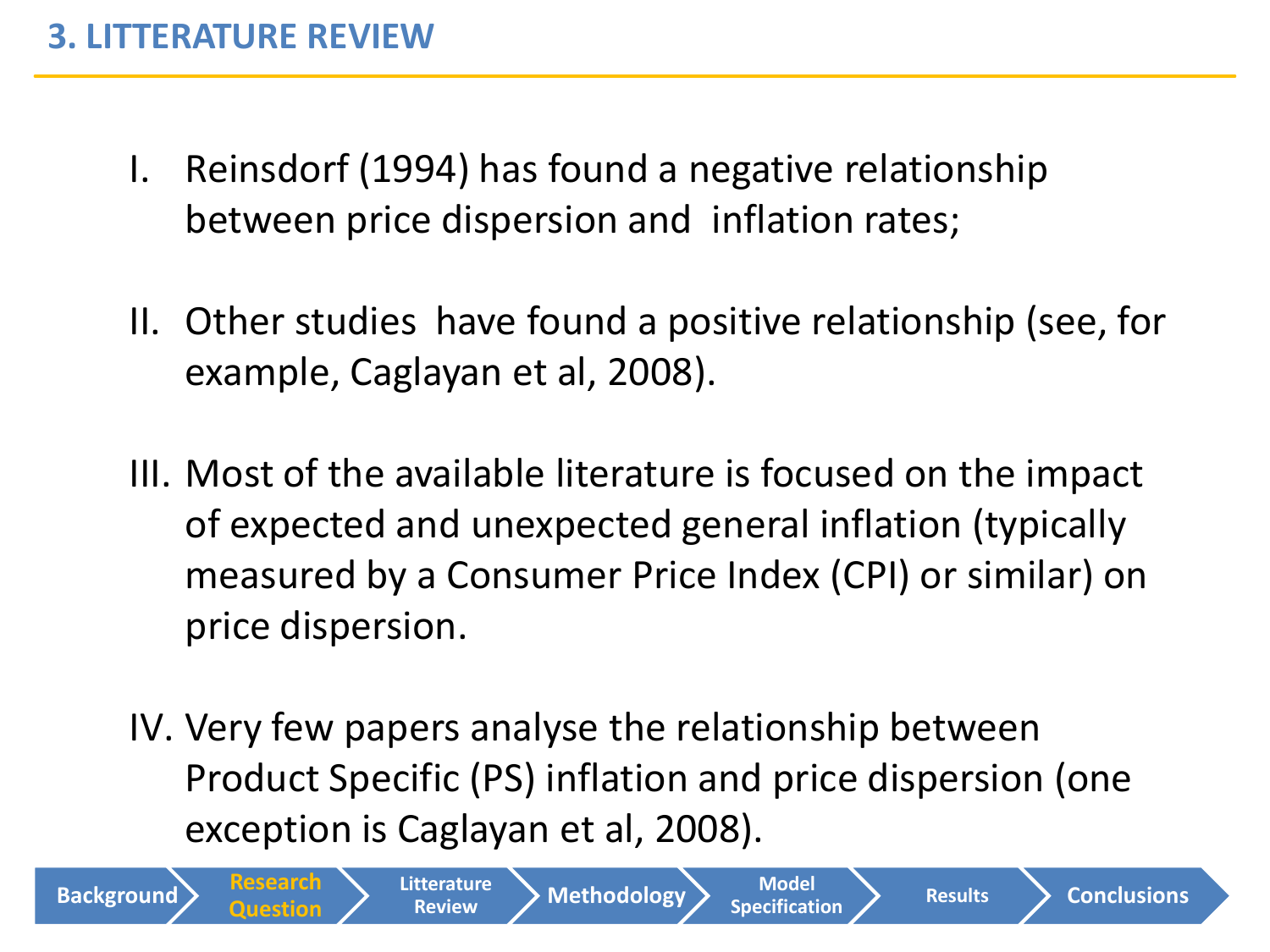#### **3. METHODOLOGY : Data**

# **Scanner Data are from IRI Group**

• 156 weeks (2009-2011)

**Background Research** 

**Question**

- 400 points of sale (POS) described by
	- Chain name (blinded as "chain A")
	- Retailer, type of store (Hyper, Super, Superette)

**Litterature** 

- We don't know where the store is located (just in Italy), discounts are excluded
- Dairy Products: three segments of the refrigerated milk (high quality, skimmed and semi Skimmed), spreadable cheese, mozzarella cheese and butter.

**Review Methodology Model**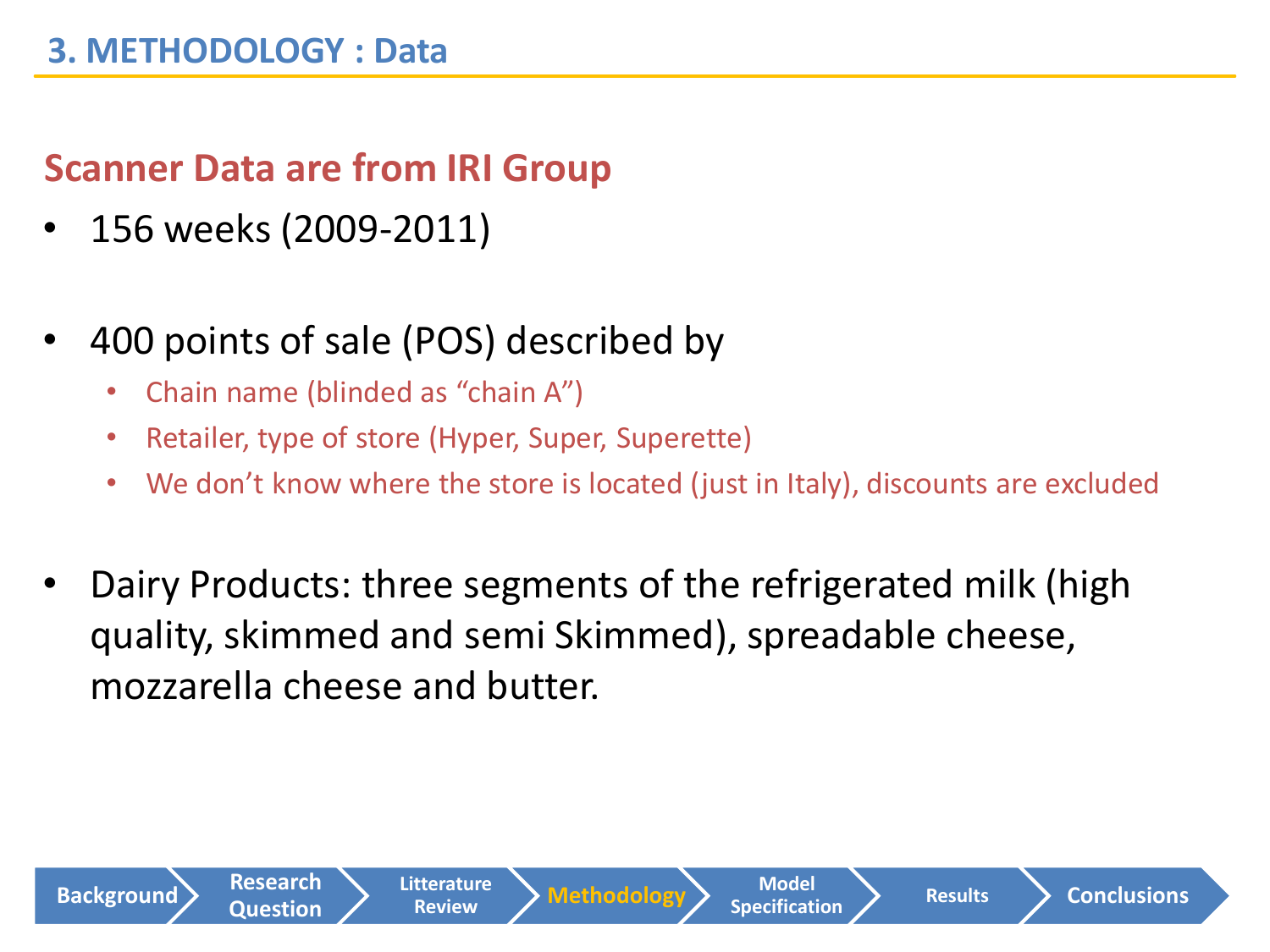**Background Research** 

**Question**

- 1) We aggregate the dataset by Retailer Chains
- For each product we compute the Gini-Eltetö-Köves-2) Szulc (GEKS) price index. (Ivancic et al., 2011)
- We compute measures of price dispertion: 3)

**Litterature** 

$$
C_{it} = \frac{1}{\overline{P}} \sqrt{\sum_j (P_{jit} - \overline{P})^2 / (n_{it} - 1)}
$$

Using AveragePrices (CV) or considering a unique item (CV-item)

**Review Methodology Model**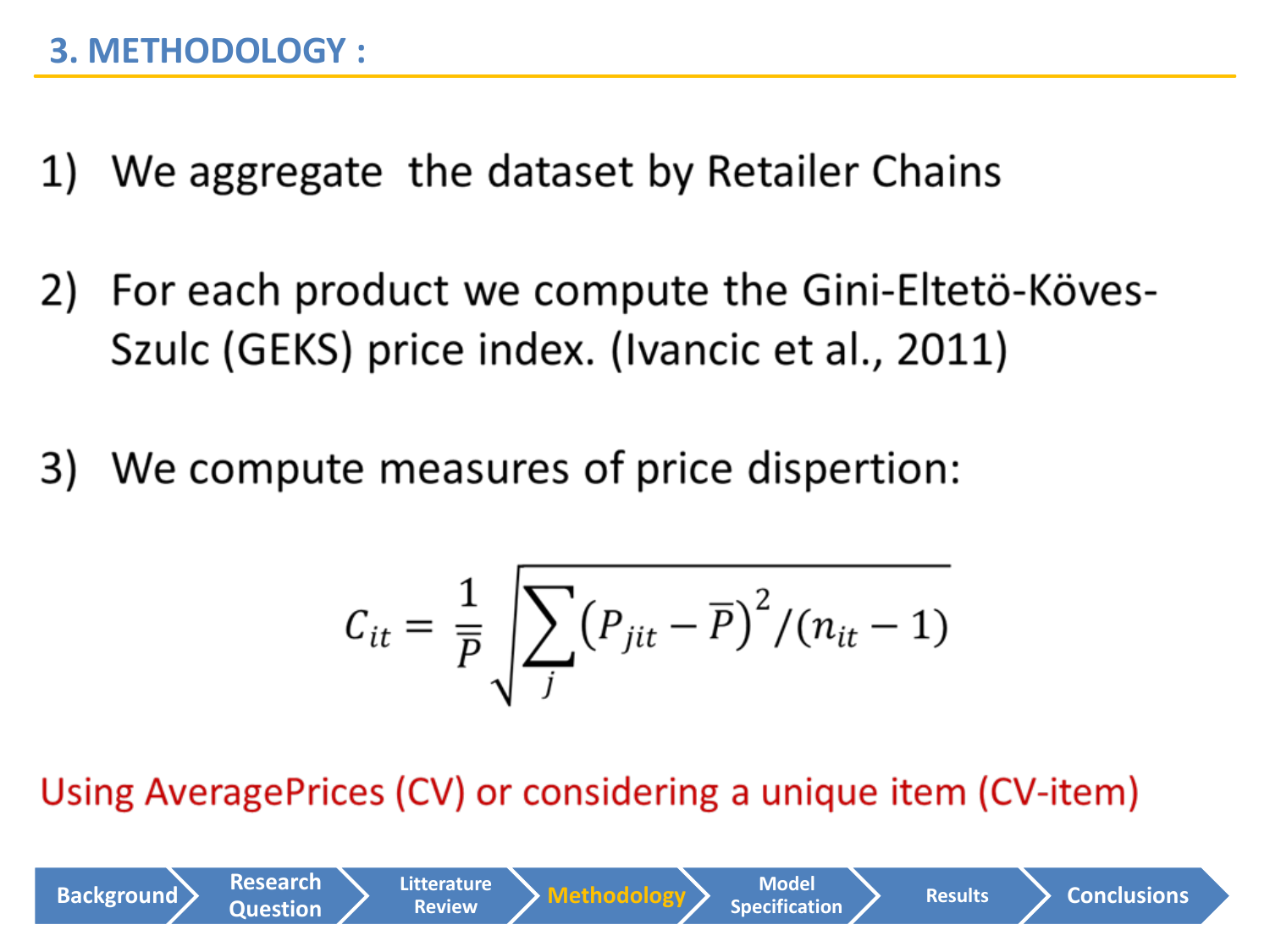

**Background Research Question**

**Litterature** 

**Review** Methodology Model **Review** Methodology **Model**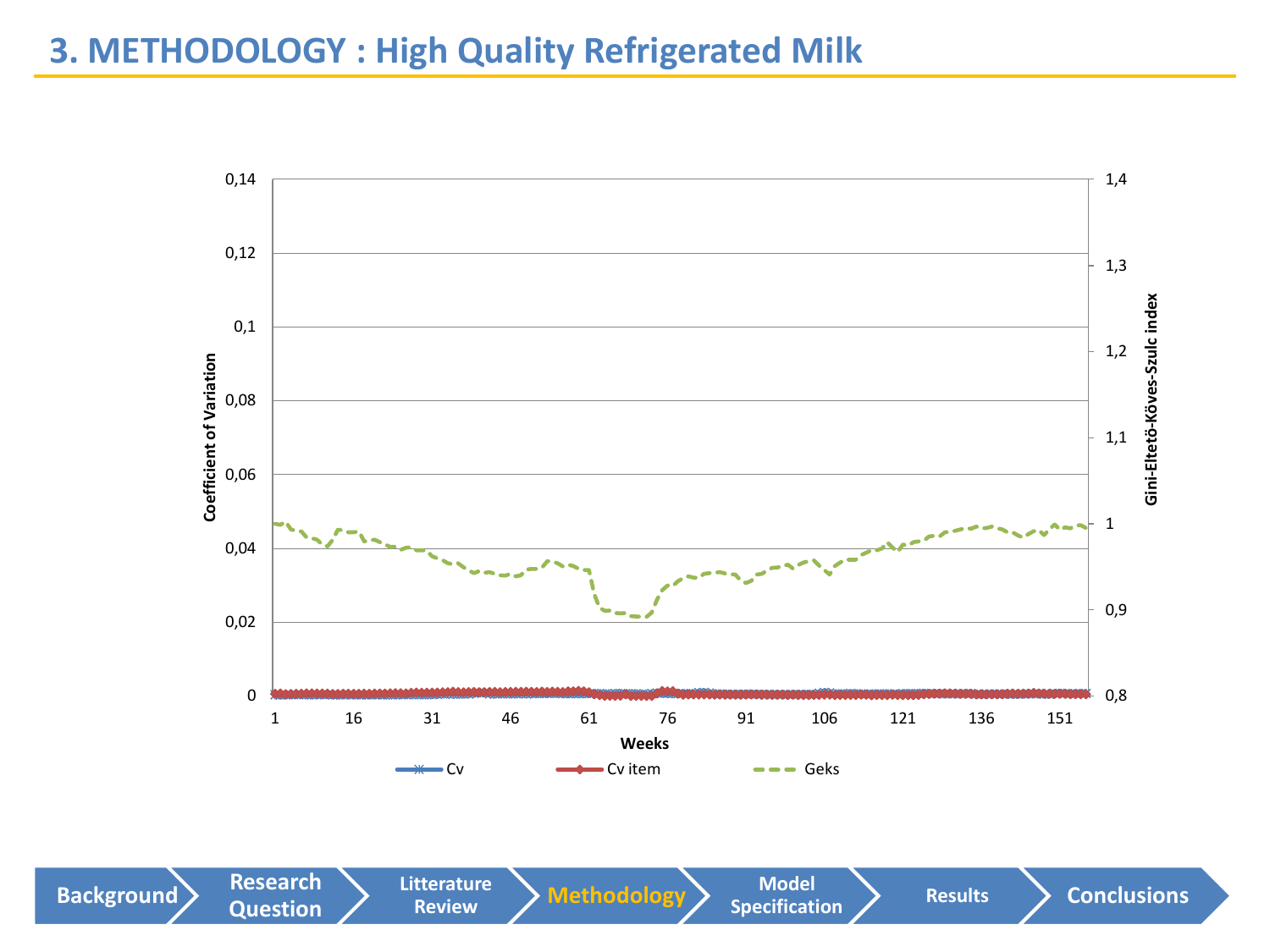

**Background Research** 

**Question**

**Review** Methodology Model **Review** Methodology **Model**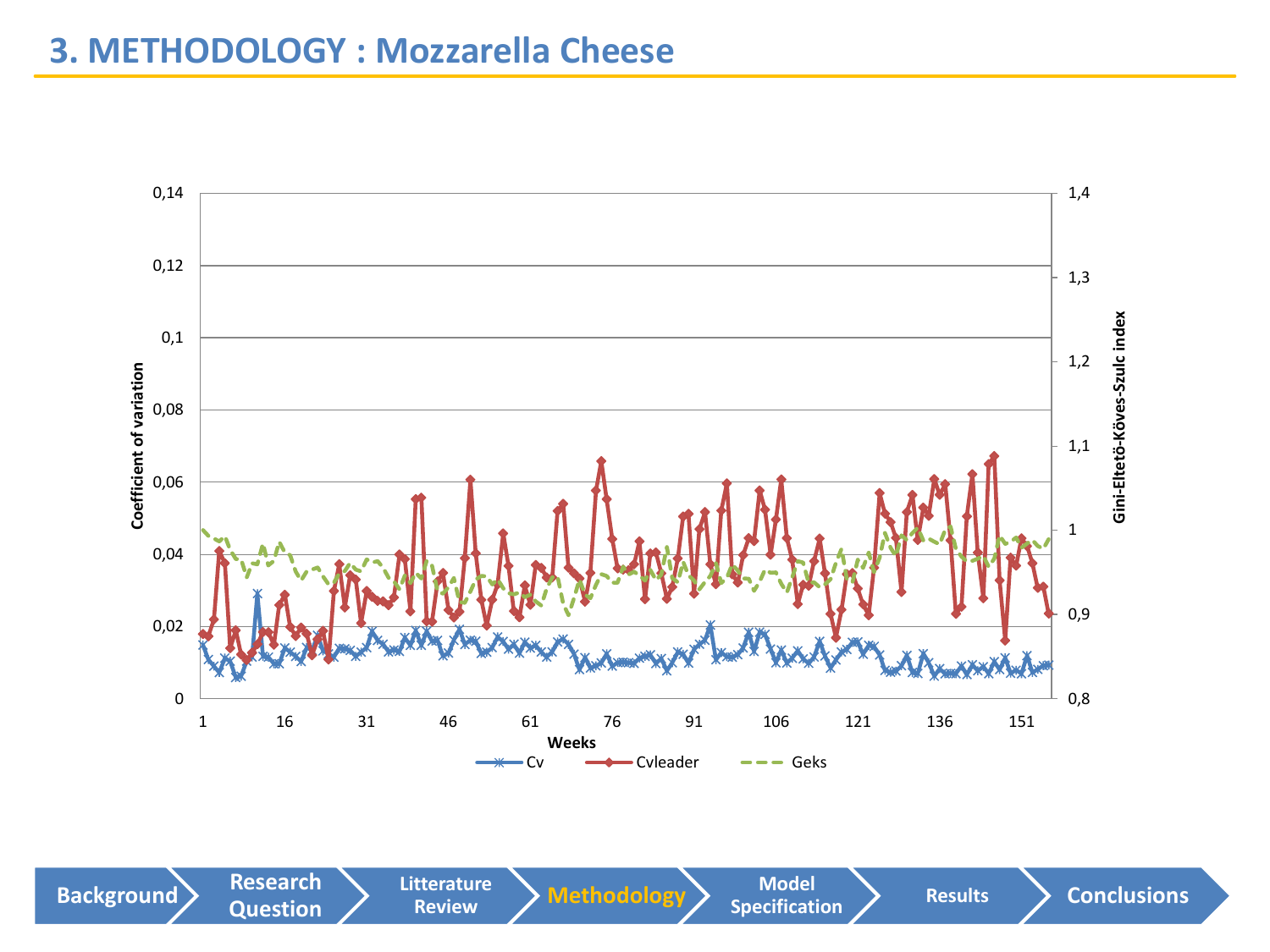#### **3. METHODOLOGY : Butter**



**Background Research** 

**Question**

**Litterature** 

**Review** Methodology Model **Review** Methodology **Model**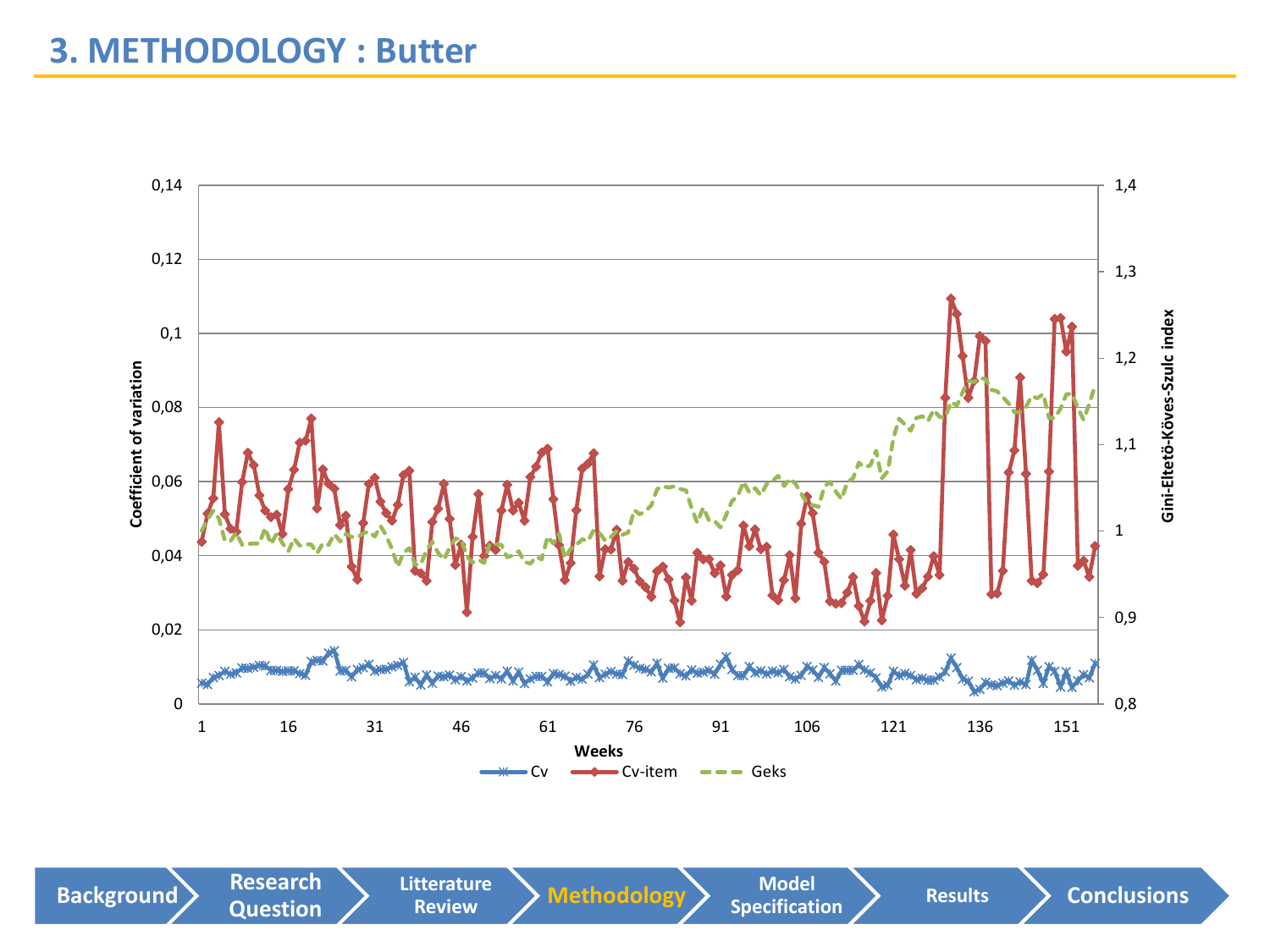## **4. MODEL SPECIFICATION**

For each of the six products, we estimate the following model:

$$
GEKS_t = \beta_0 + \beta_1 X_t + \beta_2 Y_t + \varepsilon_t
$$

Where:

 $X_t$  could be either CV or CV-item

 $Y_t$  control variables which may affect price dynamics (unemployment rate, Oil spot price)

We control for serial correlation using the Cochrane–Orcutt procedure:

$$
GEKS_t - \rho GEKS_{t-1} = \beta_0 (1 - \rho) + \beta_1 (X_t - X_{t-1}) + e_t
$$

Where  $\varepsilon_t = \rho \varepsilon_{t-1} + e_t$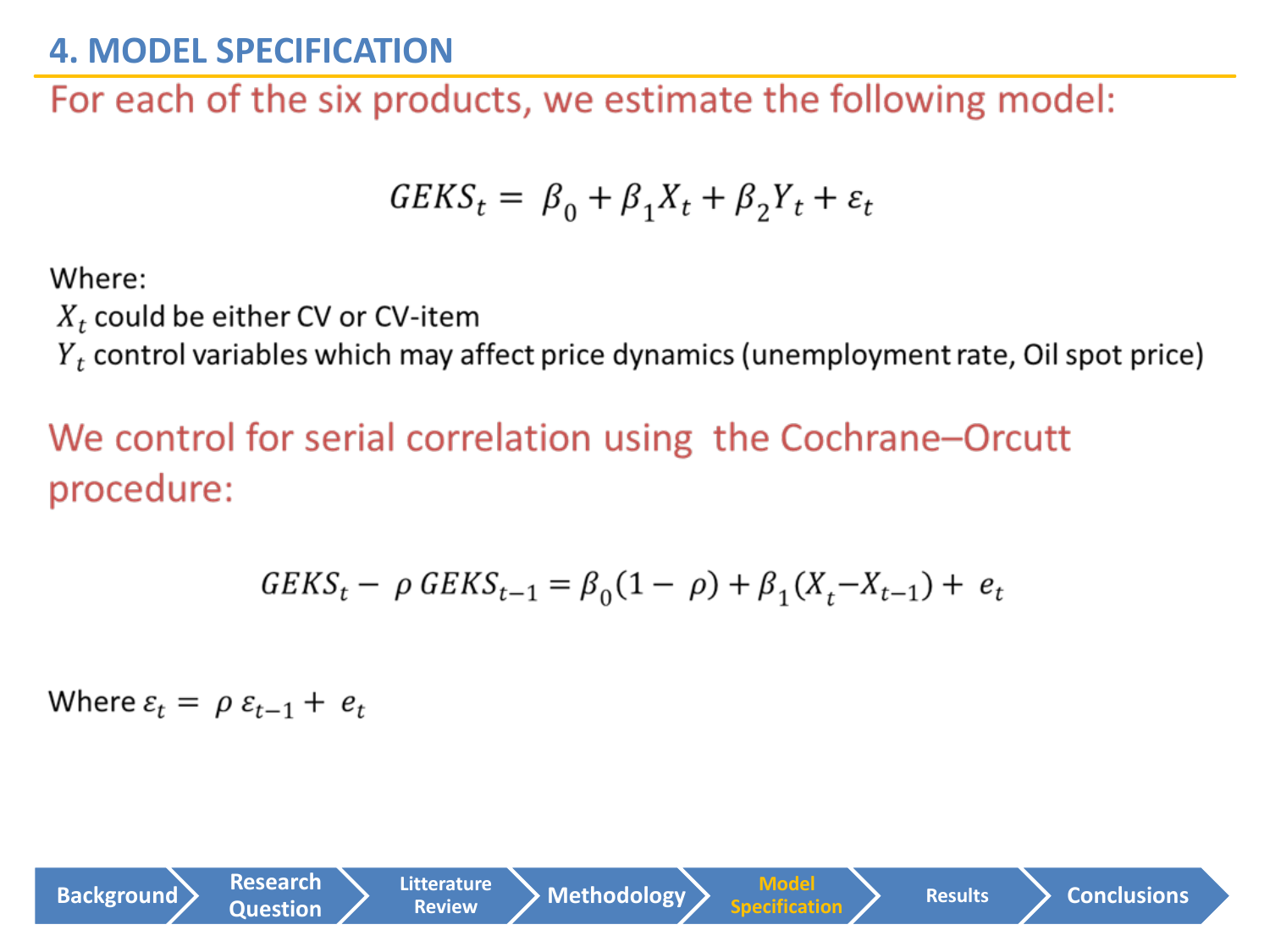## **5. RESULTS**

|                                | <b>High Quality Milk</b> |            | <b>Microfiltered Milk</b> |           |  | <b>Semi-skim Milk</b> |            |
|--------------------------------|--------------------------|------------|---------------------------|-----------|--|-----------------------|------------|
| <b>VARIABLES</b>               | (1)                      | (2)        | (1)                       | (2)       |  | (1)                   | (2)        |
|                                |                          |            |                           |           |  |                       |            |
| Cv-item                        | $10.20***$               | $10.02***$ | $-3.19**$                 | $-3.07**$ |  | $-0.90***$            | $-0.89***$ |
|                                | (2.707)                  | (2.710)    | (1.572)                   | (1.547)   |  | (0.276)               | (0.277)    |
| <b>Time trend</b>              | $0.00***$                | $0.00***$  | $0.00***$                 | $0.00***$ |  | $0.00***$             | $0.00***$  |
|                                | (0.000)                  | (0.000)    | (0.000)                   | (0.000)   |  | (0.000)               | (0.000)    |
| <b>Brent spot price</b>        |                          | 0.00       |                           | $-0.00$   |  |                       | $-0.00$    |
|                                |                          | (0.000)    |                           | (0.000)   |  |                       | (0.000)    |
| <b>Unemployment rate</b>       |                          | $-0.00$    |                           | $0.01***$ |  |                       | $-0.00$    |
|                                |                          | (0.003)    |                           | (0.004)   |  |                       | (0.003)    |
| <b>Constant</b>                | $0.84***$                | $0.86***$  | $0.85***$                 | $0.78***$ |  | $0.87***$             | $0.89***$  |
|                                | (0.045)                  | (0.055)    | (0.028)                   | (0.040)   |  | (0.037)               | (0.046)    |
|                                |                          |            |                           |           |  |                       |            |
| <b>Durbin-Watson statistic</b> |                          |            |                           |           |  |                       |            |
| (original)                     | 0.0304                   | 0.1113     | 0.0499                    | 0.0558    |  | 0.146                 | 0.137      |
| <b>Durbin-Watson statistic</b> |                          |            |                           |           |  |                       |            |
| (transformed)                  | 1.6906                   | 1.7019     | 2.1836                    | 2.1716    |  | 1.848                 | 1.888      |
|                                |                          |            |                           |           |  |                       |            |
| <b>Observations</b>            | 155                      | 155        | 155                       | 155       |  | 155                   | 155        |
| <b>R</b> -coulared             | 0.12                     | 0.13       | <u>በ 2በ</u>               | 0.24      |  | 0.12                  | 0.13       |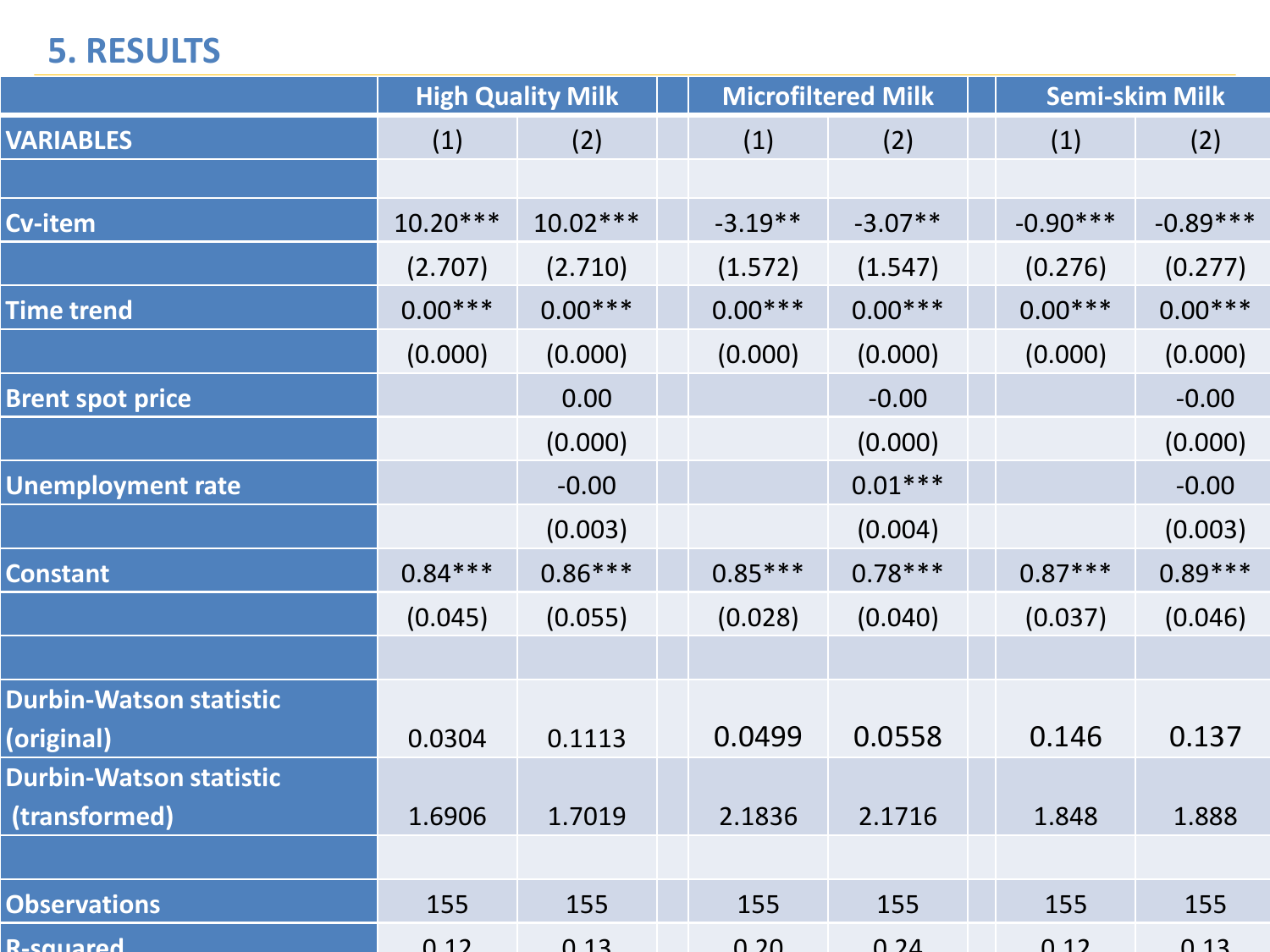# **5. RESULTS**

|                                | <b>Mozzarella</b> |           | <b>Spreadable cheese</b> |            |  | <b>Butter</b> |           |  |
|--------------------------------|-------------------|-----------|--------------------------|------------|--|---------------|-----------|--|
| <b>VARIABLES</b>               | (1)               | (2)       | (1)                      | (2)        |  | (1)           | (2)       |  |
|                                |                   |           |                          |            |  |               |           |  |
| <b>Cv-item</b>                 | $-0.16*$          | $-0.16*$  | $-0.44***$               | $-0.44***$ |  | $0.13*$       | $0.16**$  |  |
|                                | (0.097)           | (0.099)   | (0.094)                  | (0.094)    |  | (0.072)       | (0.073)   |  |
| <b>Time trend</b>              | $0.00**$          | $0.00*$   | $0.00***$                | $0.00*$    |  | $0.00***$     | $0.00***$ |  |
|                                | (0.000)           | (0.000)   | (0.000)                  | (0.000)    |  | (0.000)       | (0.000)   |  |
| <b>Brent spot price</b>        |                   | $-0.00$   |                          | 0.00       |  |               | $0.00*$   |  |
|                                |                   | (0.000)   |                          | (0.001)    |  |               | (0.000)   |  |
| <b>Unemployment rate</b>       |                   | $-0.01$   |                          | $-0.02$    |  |               | $-0.02*$  |  |
|                                |                   | (0.008)   |                          | (0.015)    |  |               | (0.009)   |  |
| <b>Constant</b>                | $0.94***$         | $1.01***$ | $0.96***$                | $1.10***$  |  | $0.91***$     | $1.01***$ |  |
|                                | (0.010)           | (0.067)   | (0.020)                  | (0.127)    |  | (0.026)       | (0.077)   |  |
|                                |                   |           |                          |            |  |               |           |  |
| <b>Durbin-Watson statistic</b> |                   |           |                          |            |  |               |           |  |
| (original)                     | 0.4209            | 0.4940    | 0.5462                   | 0.5971     |  | 0.2097        | 0.2902    |  |
| <b>Durbin-Watson statistic</b> |                   |           |                          |            |  |               |           |  |
| (transformed)                  | 2.1224            | 2.1255    | 2.1304                   | 2.1268     |  | 2.0032        | 1.9835    |  |
|                                |                   |           |                          |            |  |               |           |  |
| <b>Observations</b>            | 155               | 155       | 155                      | 155        |  | 155           | 155       |  |
| <b>R</b> <sub>caustan</sub>    | 0.05              | 0.06      | 0.19                     | $\Omega$   |  | $\Omega$ 21   | $\Omega$  |  |